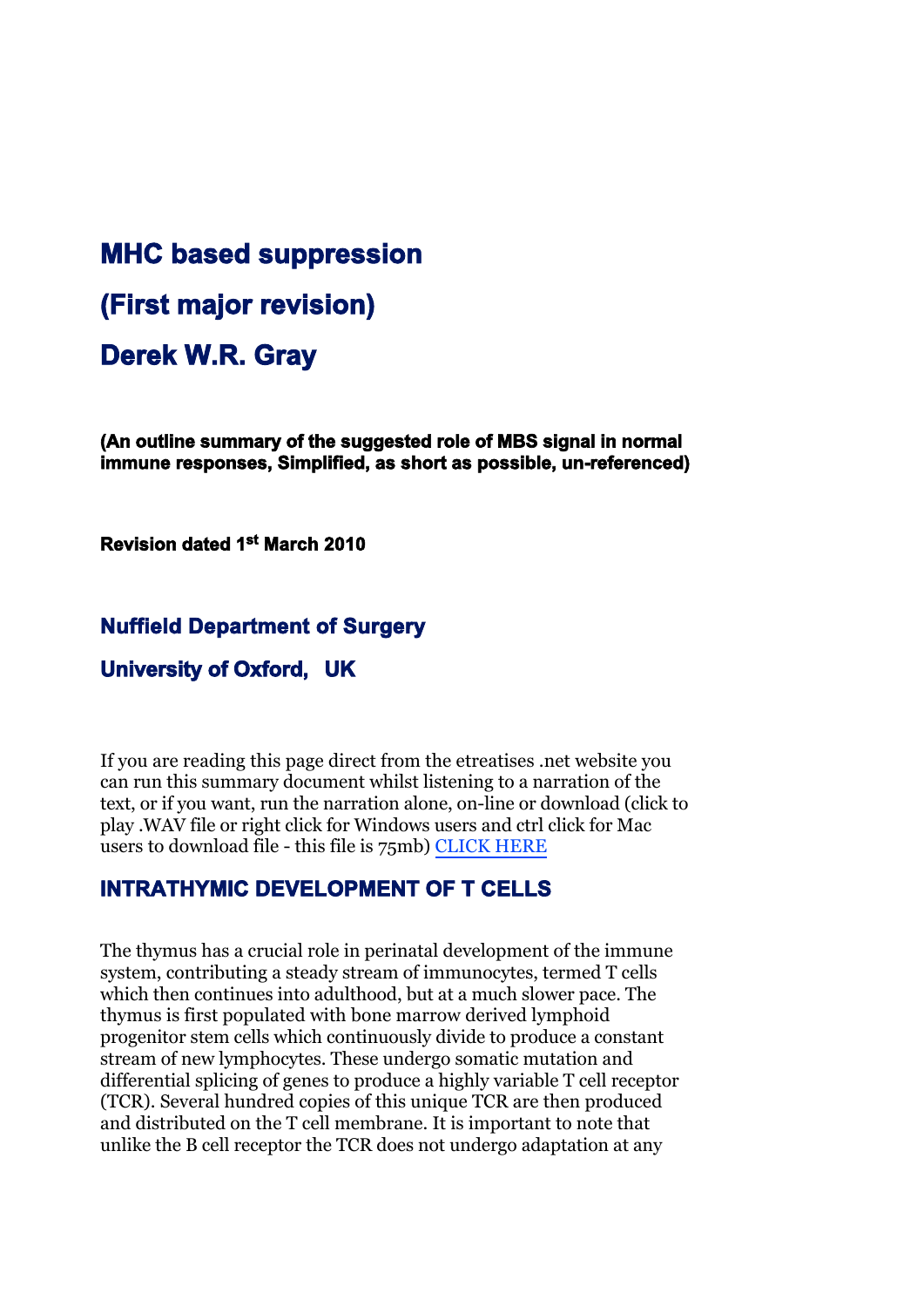stage. At this point the T cells produced look like small lymphocytes and express both CD 4 and CD 8.

The thymic cortical epithelium expresses high levels of MHC class 1 and class 2 on the surface epithelium, the peptide groove of these MHC molecules being occupied by a peptide derived from self proteins, (and importantly) predominantly MHC derived. Each T cell tests its ability to bind to one combined MHC/Peptide complex, chosen at random. Dependant on whether the chosen MHC molecule is MHC Class 1 or Class 2, the appropriate co-receptor is retained, CD8 for MHC Class 1, CD4 for MHC Class 2.

95% of the newly produced single positive T-cells have random TCRs which, when tested, fail to bind securely to the chosen MHC/peptide. The T cell precursor may have several attempts to produce a TCR that binds to the MHC/peptide, but if it is still unsuccessful the cell undergoes apoptosis. The` positive selection process is completed by setting the baseline, gain and maximum levels for MBS signalling with the bound MHC-derived peptide in the MHC groove. This peptide/MHC combination is thereafter able to deliver maximal inhibitory MBS signal to this same T cell or clones derived from it, because the TCR remains constant.

Immediately after positive selection the T cell then begins to receive a stream of inhibitory MBS signal from repeated contact with self MHC.

The molecules delivering the inhibitory signal are proposed here as being those molecules which are to be found adjacent to the TCR, to have known involvement in activation and regulatory function, yet are not vital to the bare minimum molecular set necessary for activation signal. The identity of the molecular components, role and proposed mechanism in generating the MBS signalling are most easily explained diagrammatically (Gray, DWR, Open Transplantation Journal 2008), but to summarise the principle in one sentence: the extent of mechanical engagement of TCR to those MHC/peptide residues which are OUTSIDE the binding groove is transduced into changes of enzyme induced phosphorylation which normally keeps the activation threshold of the T-cell and thereby the specificity, high.

The CD4 or CD8 T cells, as they are now known then move to the thymus medullary cortical junction where bone marrow derived dendritic cells present large numbers of copies of all 12 expressed MHC molecules which are all bearing a wide range of peptides derived from self proteins (including MHC derived peptides). T cells which have receptors that produce activation signal with any self peptides are deleted by apoptosis,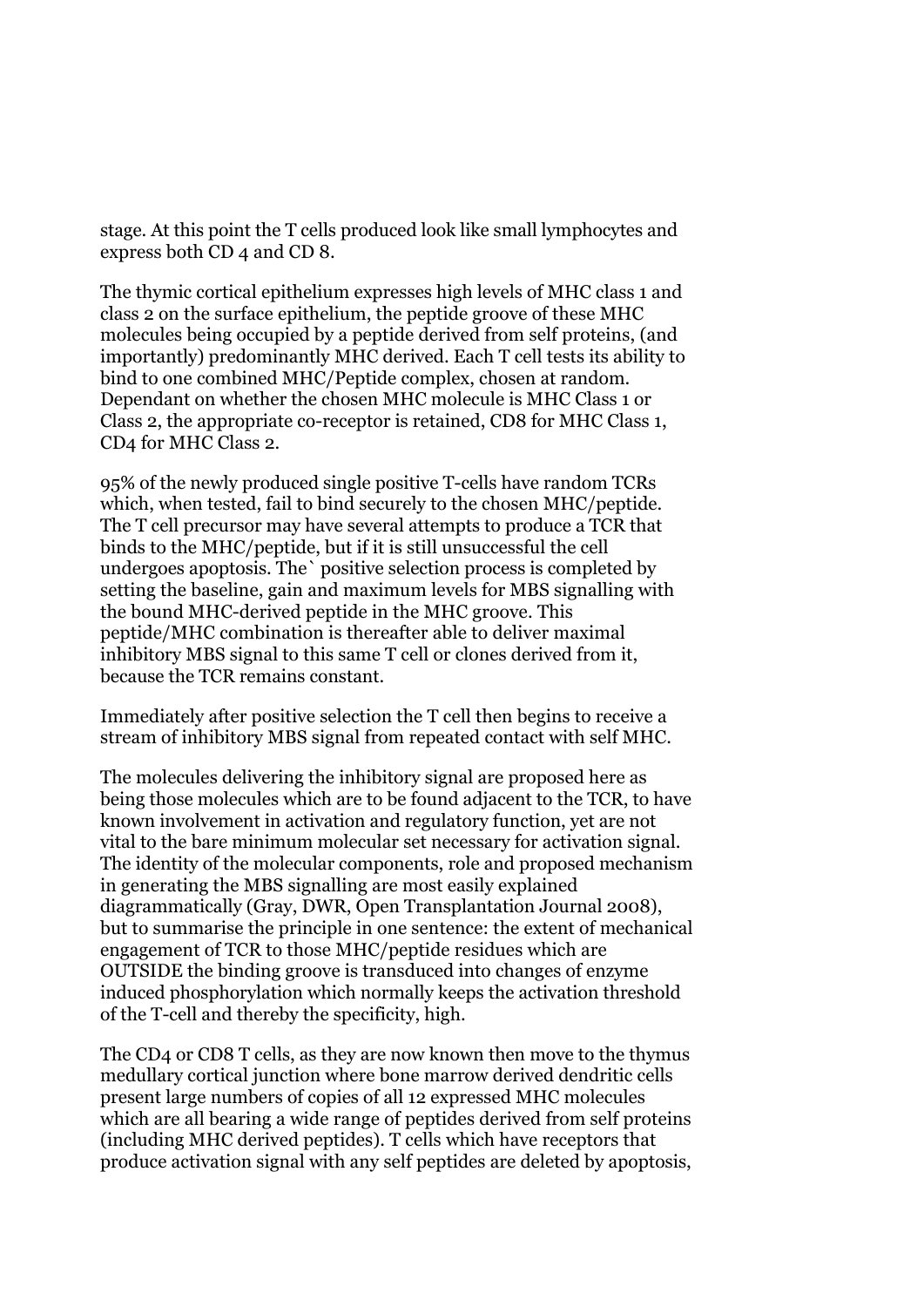being allowed through only if there is sufficient MBS signal detected on local sampling, this being necessary to prevent invaders avoiding the immune response by infiltrating the thymus itself.

# **CIRCULATION OF LYMPHOCYTES**

T cells which have survived positive and then negative selection are finally released as naive T cells into the circulation, where their recirculating pathway and targeting to sites of inflammation and potential invader attack is determined by TLRs, chemokines and adhesion molecules of various types, the details of which are beyond the scope of this presentation. However one aspect of the circulation of T cells that is relevant is the need to maintain repeated contact with MHC in order to prevent reduction of the MBS suppression signal causing the activation threshold to reduce, raising the chance of activation of T cells in the circulation. To prevent this unwanted occurrence the T cell receives constant MBS signalling from soluble MHC. Within the lymphoid tissue, if the number of cells presenting MHC should fall, the low MBS signal in the absence of activation signal causes homeostatic proliferation.

# **PRIMARY ACTIVATION OF A NAIVE T CELL: (MBS NOT PROPOSED TO USUALLY HAVE A ROLE)**

The first detection of a peptide/MHC combination that binds strongly to the TCR of a naïve T cell and gives maximum activation signal is probably a rare event but must be responded to, even if it is initiated by just one molecule of peptide binding. Generally the event will take place within organised lymphoid tissue and the stimulating cell will often be a migratory dendritic cell, presenting the peptide bound within the groove of an MHC molecule alongside co-stimulatory molecules which are enhancers acting upon the responding cell to increase the activation signalling. This ensures that activating signal threshold levels are achieved, and normally will over-ride MBS signalling so MBS is not a factor here. Activation and expansion directed by cytokines results in clonal expansion, brought to a halt after 4 or 5 days, then release of these cloned cells, all of which carry the same TCR and are variously called "antigen experienced," "primed""or the term to be used here which is "armed effector cell " (AEC), They are importantly different from naive T-cells in that their threshold for activation has reduced to a level which no longer requires co-stimulatory signalling, possibly by the mechanism of lowering the gain factor for MBS signalling,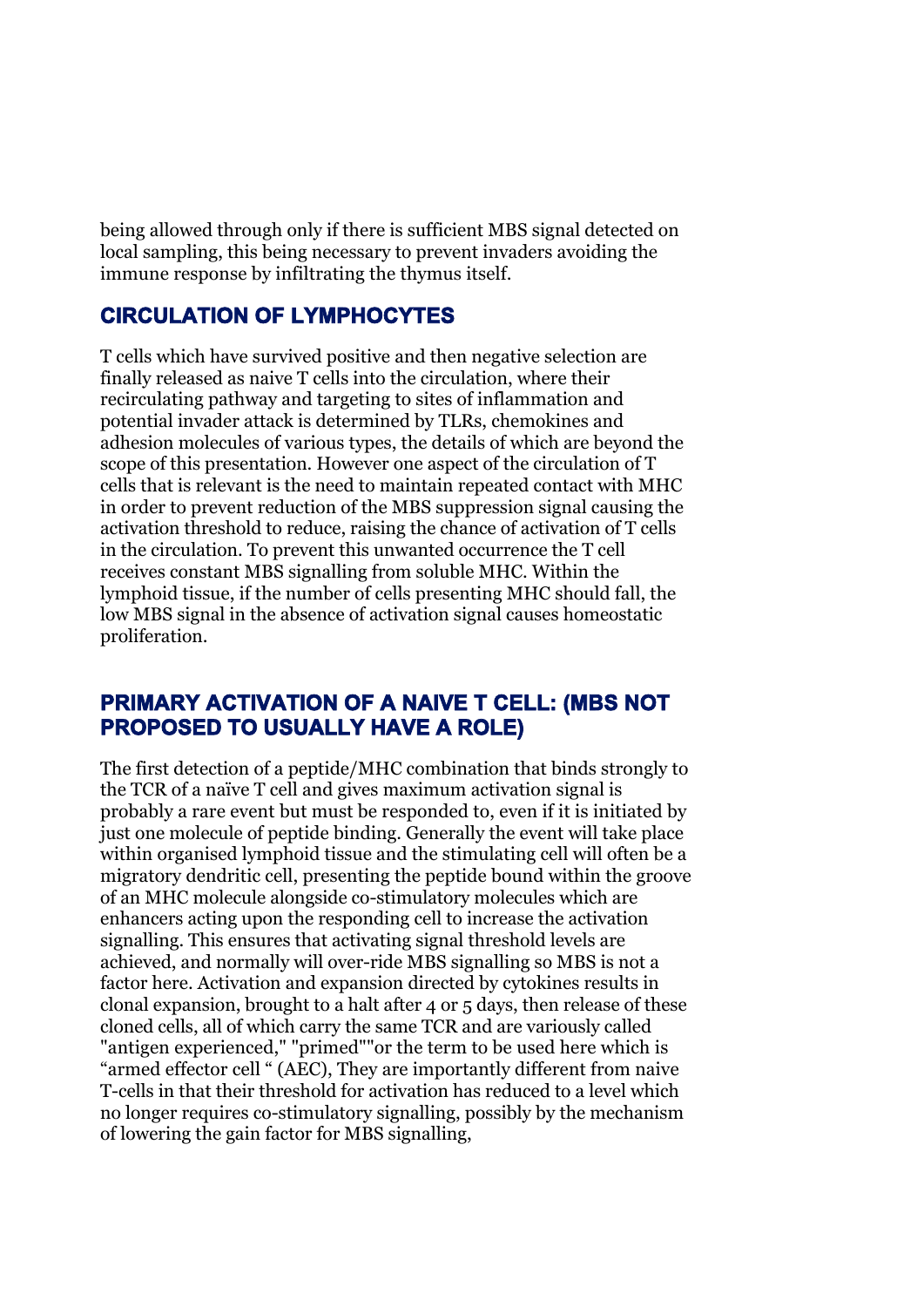# **ACTIVATION VS SUPPRESSION OF AECS**

If the original site of origin of the peptide is still undergoing some form of attack the local expression of adhesion molecules will target the recently released AEC into the area. And if the same peptide / MHC combination is detected this is the point at which the crucial decision must be taken that distinguishes between the peptide having originated from an invader or from normal tissues which are producing a peptide that has not undergone thymic negative selection.

In the case of an invader attack the local environment is likely to be chaotic with activation of toll- like receptors activating chemokines to draw in leukocytes including macrophagesand various granulocytes as well as T and B lymphocytes. IFN gamma will be released into the local environment, causing both MHC class 1 and MHC class 2. to be expressed by most cells and tissuesT The T cells will be responding to a variety of peptides.

In contrast, if the peptide is self-non-deleted, the tissues giving rise to the peptide will usually be normal, expressing only MHC class 1 at low level, but any initiating event (trauma, local infection, chemicals etc) may already have produced a local inflammatory response to TLR engagement and chemokine production causing the arrival of granulocytes, macrophages and lymphocytes. The arrival of lymphocytes (NK, T and B) coincides with local IFN gamma production to which all cells (with the exception of neurons) respond by up-regulating MHC class 1 and de novo expression of MHC Class 2.

# **DUAL ROLE FOR MHC MOLECULES EXPRESSED BY NON-PROFESSIONAL APCs**

The production of IFN gamma is an early event after recognition of MHCpeptide complex and causes up-regulation of MHC class 1 and de novo of MHC class 2 within minutes.

If an invader is present, either inside or outside the tissue cells, these cells may process invader proteins to peptides and act as APCs, particularly in the case of viruses. Uninfected tissue cells can use their MHC molecules to deliver inhibitory signalling to T cells by preferentially loading self-MHC derived peptides (one of which should be the signature peptide for any T cell). This mechanism would be the way uninfected cells could help minimise "collateral" or "by-stander" damage.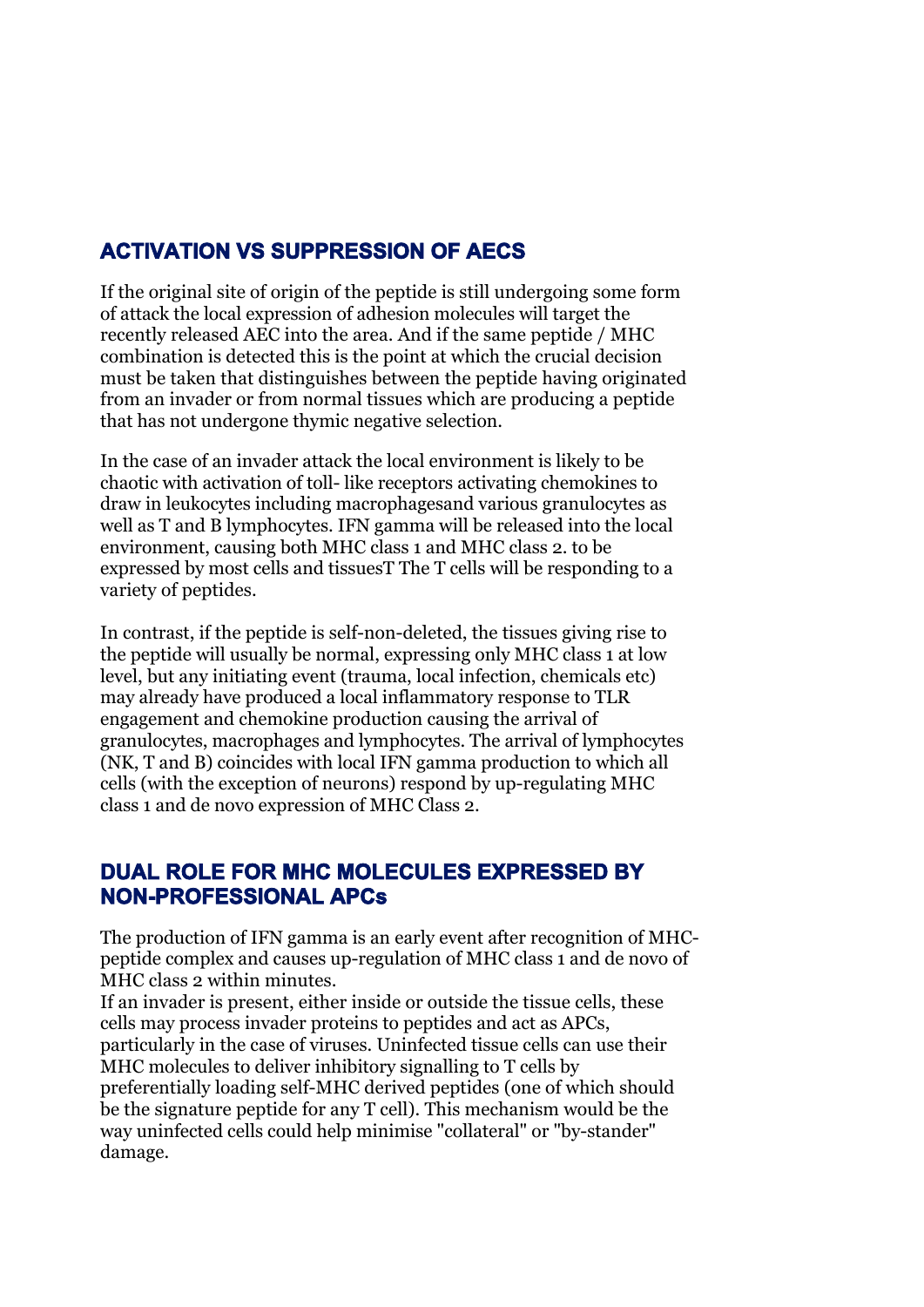# **THE T CELL DECISION: DETECTING A SINGLETON VERSUS POLYCLONAL T CELL RESPONSE**

To fit the known features of the T cell activation process it is proposed that there are 2 stages to T cell activation: The first corresponds to the familiar activation pathway we currently recognize to be signalling through the TCR/CD3/ITAMS/Zap70 pathway, modified by the MBS signalling, which sets the threshold for activation and specificity. Once the activation threshold has been passed the second stage involves a sampling process of the surrounding cells for MHC/peptide, and takes 4- 6 hours.

Firstly IFN gamma is produced to ensure high levels of MHC expression on all cells locally, utilizing a promoter pathway which concentrates on MHC-derived peptide loading. Special interest will be taken in any lymphocytes encountered, because if the cell is from the same clone it will express the same TCR, MHC and signal peptide and each cell will both give and receive high level MBS inhibition. If it is from a different clone the MBS signals will be much less. Therefore all that has to be proposed as the simplest way of delivering a molecular device that gives information on whether the T cells are all from the same clone is that the two cells simultaneously engage each other using the TCR / signature peptide ./ MHC combination. It is possible this "reciprocal MBS signalling" model requires internalization of the sampling T cell TCR, dragging in with it a portion of opposing cell membrane with MHC molecules and TCR attached. The molecular pathways mediating and accumulating the MBS signal are unknown but speculatively involve a phosphorylation / dephosphorylation cascade ending with a final common pathway which allows addition or subtraction of the contribution by a number of factors previously shown to influence tolerance induction. Finally the decision is taken based on crossing a threshold level originally set during positive selection in the thymus.

During the second stage sampling period just described changes are being made within the T cell towards the default outcome if the inhibitory threshold is never reached, which will be T cell activation. However if the inhibitory threshold is in fact reached, the progression to activation is stopped.

he changed properties of the T cell and the reversibility of those changes will depend upon the stage reached, ranging from reversible anergy, to non-reversible suppressor cell function and apoptosis.

## **SUPPRESSOR CELLS ALSO USE MBS SIGNAL TO**